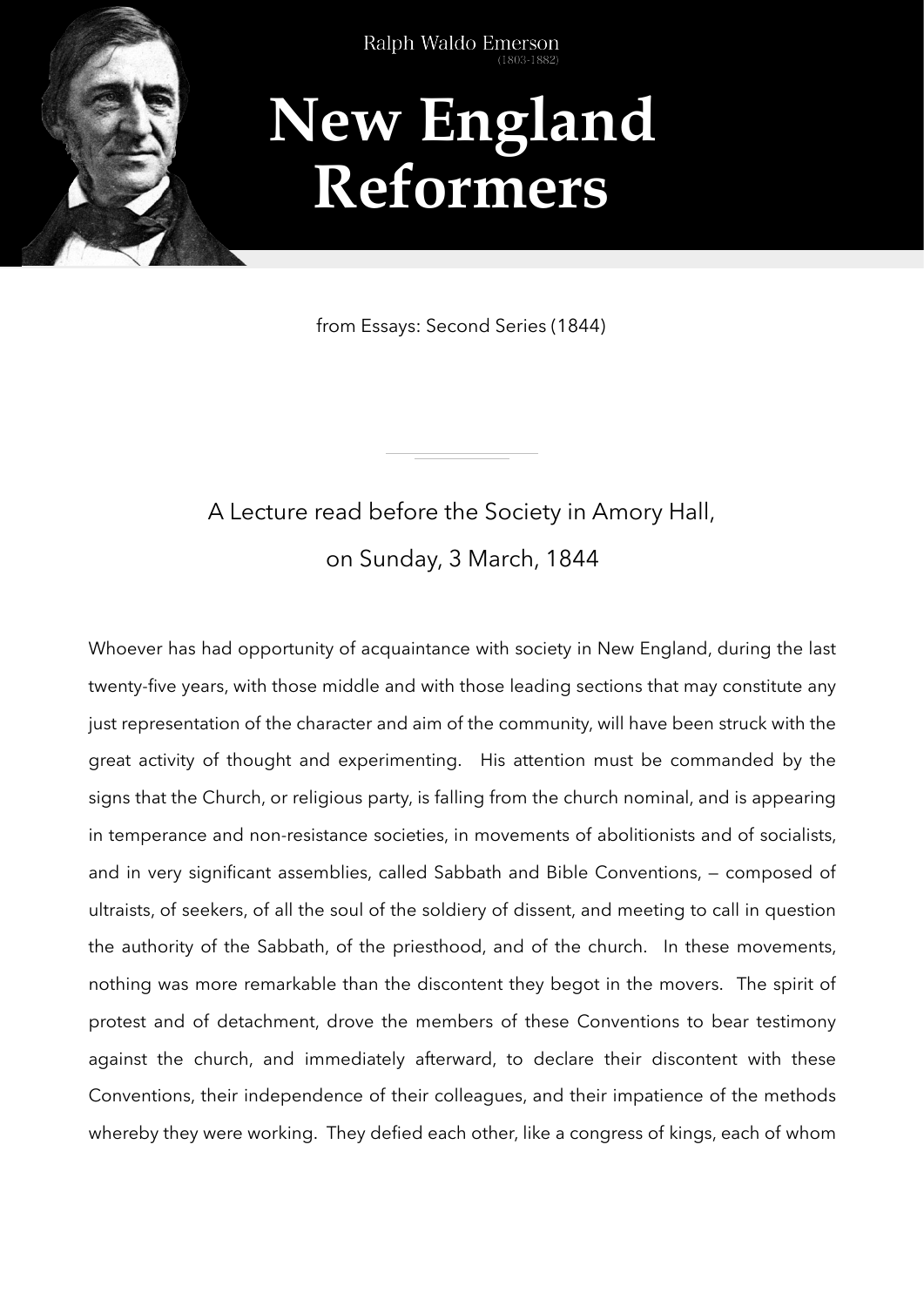had a realm to rule, and a way of his own that made concert unprofitable. What a fertility of projects for the salvation of the world! One apostle thought all men should go to farming; and another, that no man should buy or sell: that the use of money was the cardinal evil; another, that the mischief was in our diet, that we eat and drink damnation. These made unleavened bread, and were foes to the death to fermentation. It was in vain urged by the housewife, that God made yeast, as well as dough, and loves fermentation just as dearly as he loves vegetation; that fermentation develops the saccharine element in the grain, and makes it more palatable and more digestible. No; they wish the pure wheat, and will die but it shall not ferment. Stop, dear nature, these incessant advances of thine; let us scotch these ever-rolling wheels! Others attacked the system of agriculture, the use of animal manures in farming; and the tyranny of man over brute nature; these abuses polluted his food. The ox must be taken from the plough, and the horse from the cart, the hundred acres of the farm must be spaded, and the man must walk wherever boats and locomotives will not carry him. Even the insect world was to be defended, — that had been too long neglected, and a society for the protection of ground-worms, slugs, and mosquitos was to be incorporated without delay. With these appeared the adepts of homœopathy, of hydropathy, of mesmerism, of phrenology, and their wonderful theories of the Christian miracles! Others assailed particular vocations, as that of the lawyer, that of the merchant, of the manufacturer, of the clergyman, of the scholar. Others attacked the institution of marriage, as the fountain of social evils. Others devoted themselves to the worrying of churches and meetings for public worship; and the fertile forms of antinomianism among the elder puritans, seemed to have their match in the plenty of the new harvest of reform.

With this din of opinion and debate, there was a keener scrutiny of institutions and domestic life than any we had known, there was sincere protesting against existing evils, and there were changes of employment dictated by conscience. No doubt, there was plentiful vaporing, and cases of backsliding might occur. But in each of these movements emerged a good result, a tendency to the adoption of simpler methods, and an assertion of the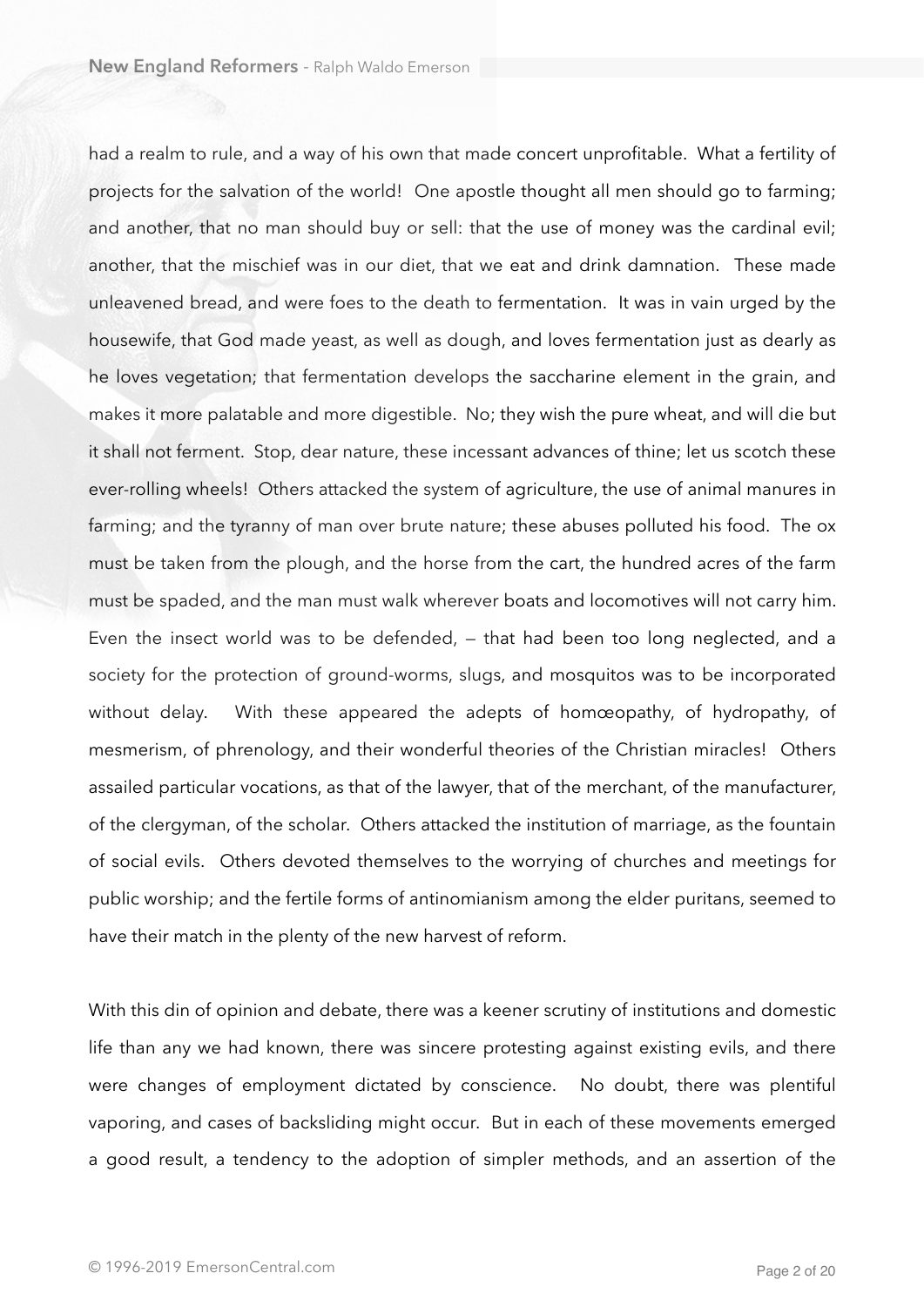sufficiency of the private man. Thus it was directly in the spirit and genius of the age, what happened in one instance, when a church censured and threatened to excommunicate one of its members, on account of the somewhat hostile part to the church, which his conscience led him to take in the anti-slavery business; the threatened individual immediately excommunicated the church in a public and formal process. This has been several times repeated: it was excellent when it was done the first time, but, of course, loses all value when it is copied. Every project in the history of reform, no matter how violent and surprising, is good, when it is the dictate of a man's genius and constitution, but very dull and suspicious when adopted from another. It is right and beautiful in any man to say, 'I will take this coat, or this book, or this measure of corn of yours,' — in whom we see the act to be original, and to flow from the whole spirit and faith of him; for then that taking will have a giving as free and divine: but we are very easily disposed to resist the same generosity of speech, when we miss originality and truth to character in it.

There was in all the practical activities of New England, for the last quarter of a century, a gradual withdrawal of tender consciences from the social organizations. There is observable throughout, the contest between mechanical and spiritual methods, but with a steady tendency of the thoughtful and virtuous to a deeper belief and reliance on spiritual facts.

In politics, for example, it is easy to see the progress of dissent. The country is full of rebellion; the country is full of kings. Hands off! let there be no control and no interference in the administration of the affairs of this kingdom of me. Hence the growth of the doctrine and of the party of Free Trade, and the willingness to try that experiment, in the face of what appear incontestable facts. I confess, the motto of the Globe newspaper is so attractive to me, that I can seldom find much appetite to read what is below it in its columns, "The world is governed too much." So the country is frequently affording solitary examples of resistance to the government, solitary nullifiers, who throw themselves on their reserved rights; nay,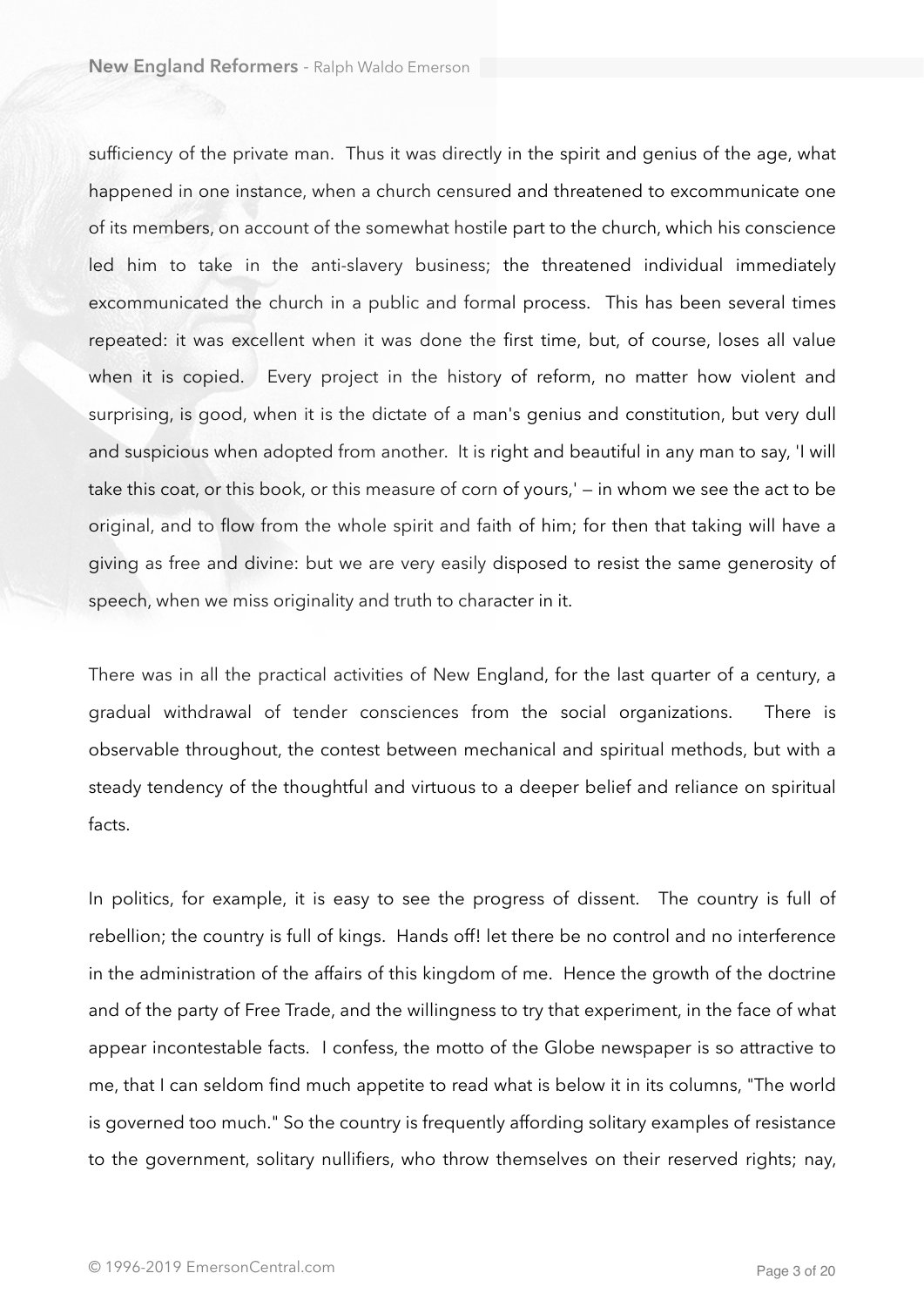who have reserved all their rights; who reply to the assessor, and to the clerk of court, that they do not know the State; and embarrass the courts of law, by non-juring, and the commander-in-chief of the militia, by non-resistance.

The same disposition to scrutiny and dissent appeared in civil, festive, neighborly, and domestic society. A restless, prying, conscientious criticism broke out in unexpected quarters. Who gave me the money with which I bought my coat? Why should professional labor and that of the counting-house be paid so disproportionately to the labor of the porter, and woodsawyer? This whole business of Trade gives me to pause and think, as it constitutes false relations between men; inasmuch as I am prone to count myself relieved of any responsibility to behave well and nobly to that person whom I pay with money, whereas if I had not that commodity, I should be put on my good behavior in all companies, and man would be a benefactor to man, as being himself his only certificate that he had a right to those aids and services which each asked of the other. Am I not too protected a person? is there not a wide disparity between the lot of me and the lot of thee, my poor brother, my poor sister? Am I not defrauded of my best culture in the loss of those gymnastics which manual labor and the emergencies of poverty constitute? I find nothing healthful or exalting in the smooth conventions of society; I do not like the close air of saloons. I begin to suspect myself to be a prisoner, though treated with all this courtesy and luxury. I pay a destructive tax in my conformity.

The same insatiable criticism may be traced in the efforts for the reform of Education. The popular education has been taxed with a want of truth and nature. It was complained that an education to things was not given. We are students of words: we are shut up in schools, and colleges, and recitation-rooms, for ten or fifteen years, and come out at last with a bag of wind, a memory of words, and do not know a thing. We cannot use our hands, or our legs, or our eyes, or our arms. We do not know an edible root in the woods, we cannot tell our course by the stars, nor the hour of the day by the sun. It is well if we can swim and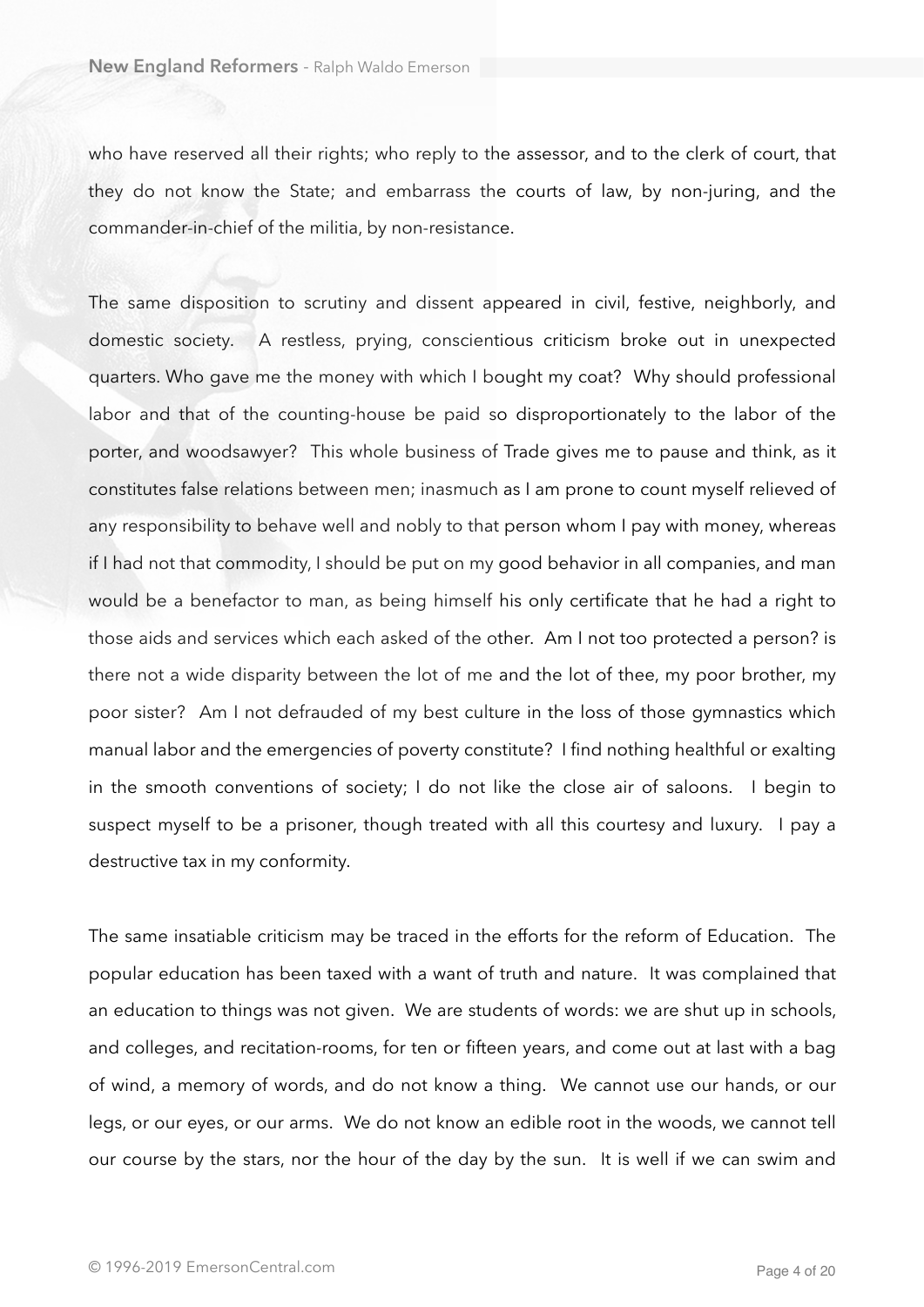skate. We are afraid of a horse, of a cow, of a dog, of a snake, of a spider. The Roman rule was, to teach a boy nothing that he could not learn standing. The old English rule was, 'All summer in the field, and all winter in the study.' And it seems as if a man should learn to plant, or to fish, or to hunt, that he might secure his subsistence at all events, and not be painful to his friends and fellow men. The lessons of science should be experimental also. The sight of the planet through a telescope, is worth all the course on astronomy: the shock of the electric spark in the elbow, out-values all the theories; the taste of the nitrous oxide, the firing of an artificial volcano, are better than volumes of chemistry.

One of the traits of the new spirit, is the inquisition it fixed on our scholastic devotion to the dead languages. The ancient languages, with great beauty of structure, contain wonderful remains of genius, which draw, and always will draw, certain likeminded men, — Greek men, and Roman men, in all countries, to their study; but by a wonderful drowsiness of usage, they had exacted the study of all men. Once (say two centuries ago), Latin and Greek had a strict relation to all the science and culture there was in Europe, and the Mathematics had a momentary importance at some era of activity in physical science. These things became stereotyped as education, as the manner of men is. But the Good Spirit never cared for the colleges, and though all men and boys were now drilled in Latin, Greek, and Mathematics, it had quite left these shells high and dry on the beach, and was now creating and feeding other matters at other ends of the world. But in a hundred high schools and colleges, this warfare against common sense still goes on. Four, or six, or ten years, the pupil is parsing Greek and Latin, and as soon as he leaves the University, as it is ludicrously called, he shuts those books for the last time. Some thousands of young men are graduated at our colleges in this country every year, and the persons who, at forty years, still read Greek, can all be counted on your hand. I never met with ten. Four or five persons I have seen who read Plato.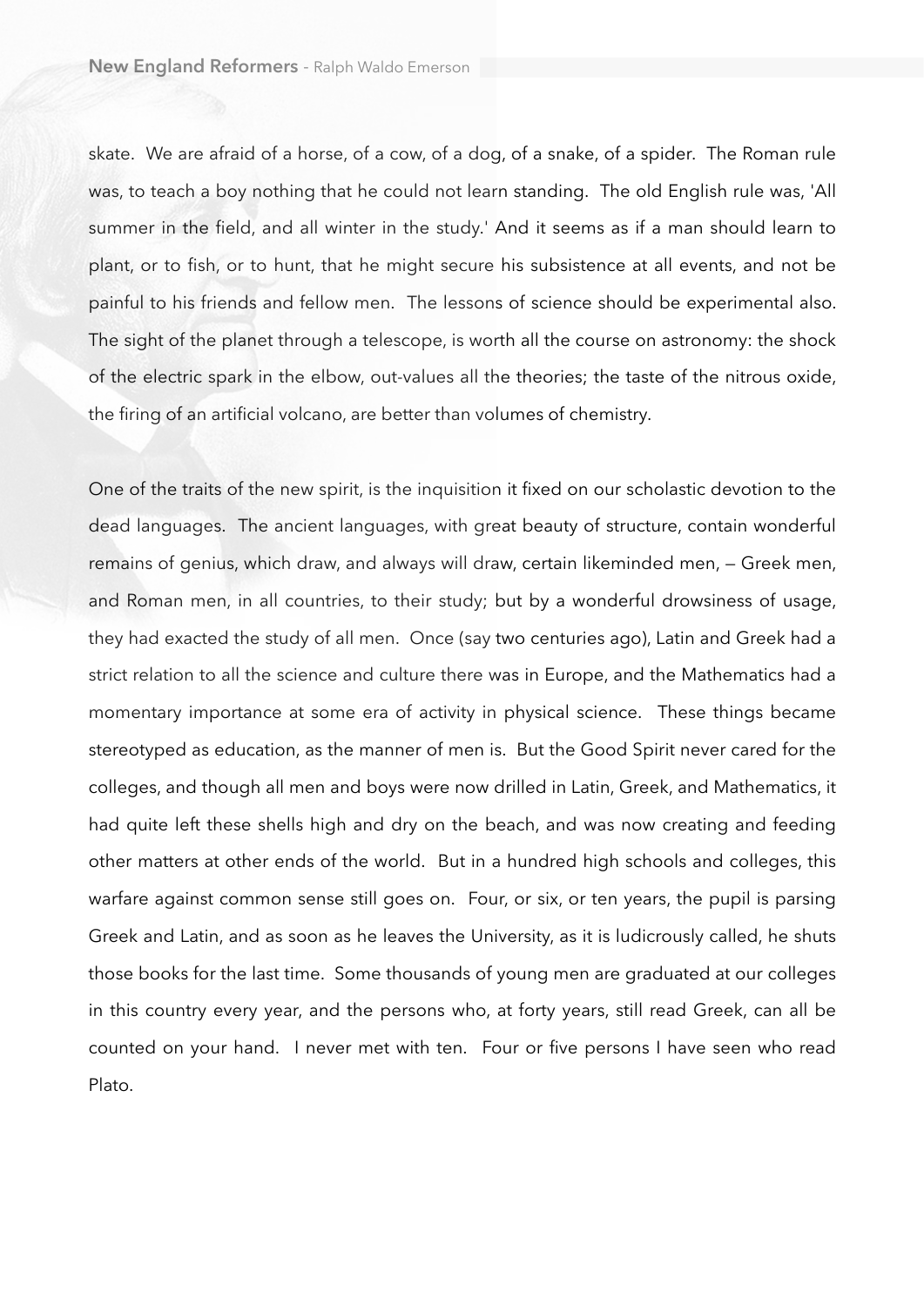But is not this absurd, that the whole liberal talent of this country should be directed in its best years on studies which lead to nothing? What was the consequence? Some intelligent persons said or thought; 'Is that Greek and Latin some spell to conjure with, and not words of reason? If the physician, the lawyer, the divine, never use it to come at their ends, I need never learn it to come at mine. Conjuring is gone out of fashion, and I will omit this conjugating, and go straight to affairs.' So they jumped the Greek and Latin, and read law, medicine, or sermons, without it. To the astonishment of all, the self-made men took even ground at once with the oldest of the regular graduates, and in a few months the most conservative circles of Boston and New York had quite forgotten who of their gownsmen was college-bred, and who was not.

One tendency appears alike in the philosophical speculation, and in the rudest democratical movements, through all the petulance and all the puerility, the wish, namely, to cast aside the superfluous, and arrive at short methods, urged, as I suppose, by an intuition that the human spirit is equal to all emergencies, alone, and that man is more often injured than helped by the means he uses.

I conceive this gradual casting off of material aids, and the indication of growing trust in the private, self-supplied powers of the individual, to be the affirmative principle of the recent philosophy: and that it is feeling its own profound truth, and is reaching forward at this very hour to the happiest conclusions. I readily concede that in this, as in every period of intellectual activity, there has been a noise of denial and protest; much was to be resisted, much was to be got rid of by those who were reared in the old, before they could begin to affirm and to construct. Many a reformer perishes in his removal of rubbish, — and that makes the offensiveness of the class. They are partial; they are not equal to the work they pretend. They lose their way; in the assault on the kingdom of darkness, they expend all their energy on some accidental evil, and lose their sanity and power of benefit. It is of little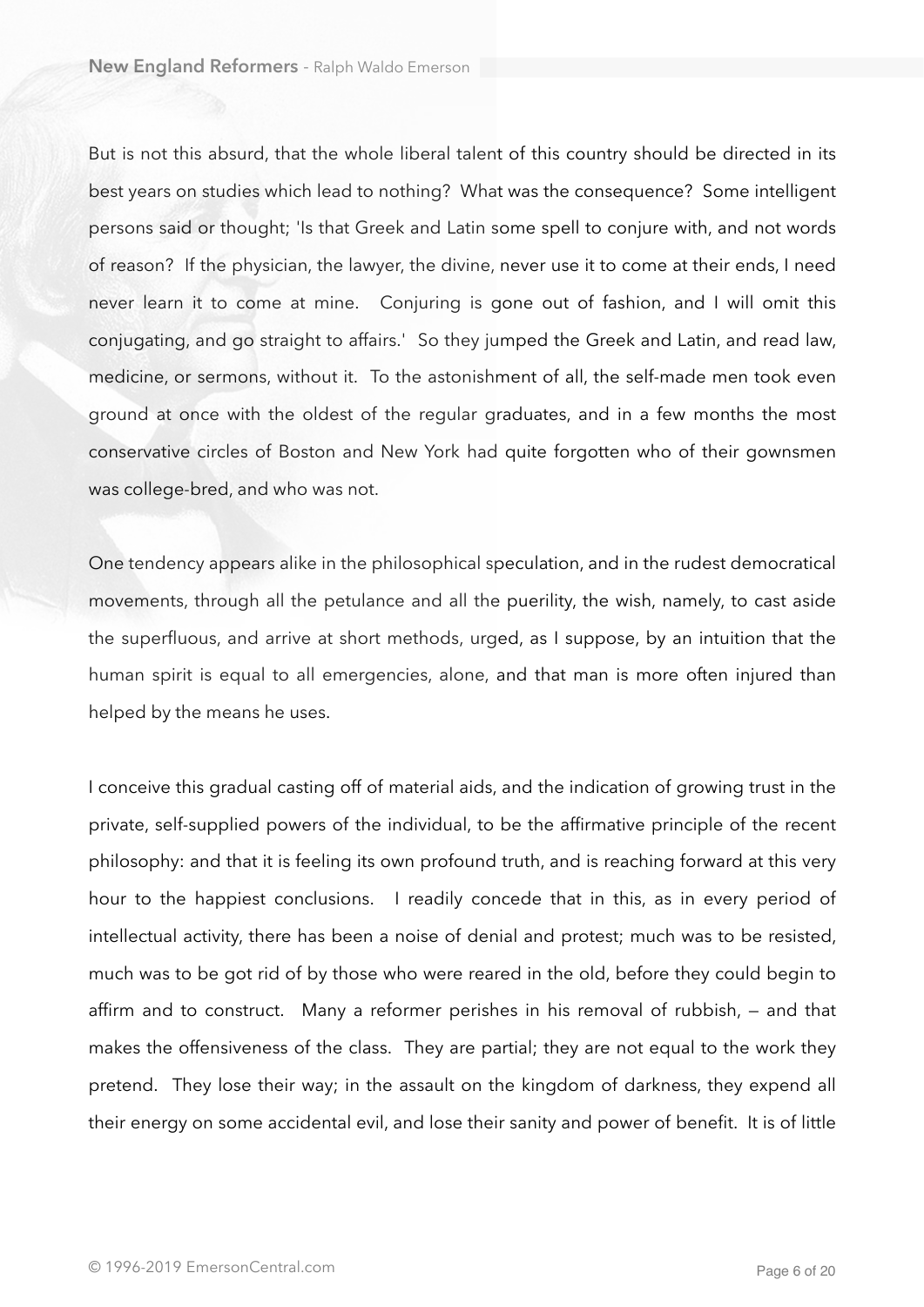moment that one or two, or twenty errors of our social system be corrected, but of much that the man be in his senses.

The criticism and attack on institutions which we have witnessed, has made one thing plain, that society gains nothing whilst a man, not himself renovated, attempts to renovate things around him: he has become tediously good in some particular, but negligent or narrow in the rest; and hypocrisy and vanity are often the disgusting result.

It is handsomer to remain in the establishment better than the establishment, and conduct that in the best manner, than to make a sally against evil by some single improvement, without supporting it by a total regeneration. Do not be so vain of your one objection. Do you think there is only one? Alas! my good friend, there is no part of society or of life better than any other part. All our things are right and wrong together. The wave of evil washes all our institutions alike. Do you complain of our Marriage? Our marriage is no worse than our education, our diet, our trade, our social customs. Do you complain of the laws of Property? It is a pedantry to give such importance to them. Can we not play the game of life with these counters, as well as with those; in the institution of property, as well as out of it. Let into it the new and renewing principle of love, and property will be universality. No one gives the impression of superiority to the institution, which he must give who will reform it. It makes no difference what you say: you must make me feel that you are aloof from it; by your natural and super-natural advantages, do easily see to the end of it, — do see how man can do without it. Now all men are on one side. No man deserves to be heard against property. Only Love, only an Idea, is against property, as we hold it.

I cannot afford to be irritable and captious, nor to waste all my time in attacks. If I should go out of church whenever I hear a false sentiment, I could never stay there five minutes. But why come out? the street is as false as the church, and when I get to my house, or to my manners, or to my speech, I have not got away from the lie. When we see an eager assailant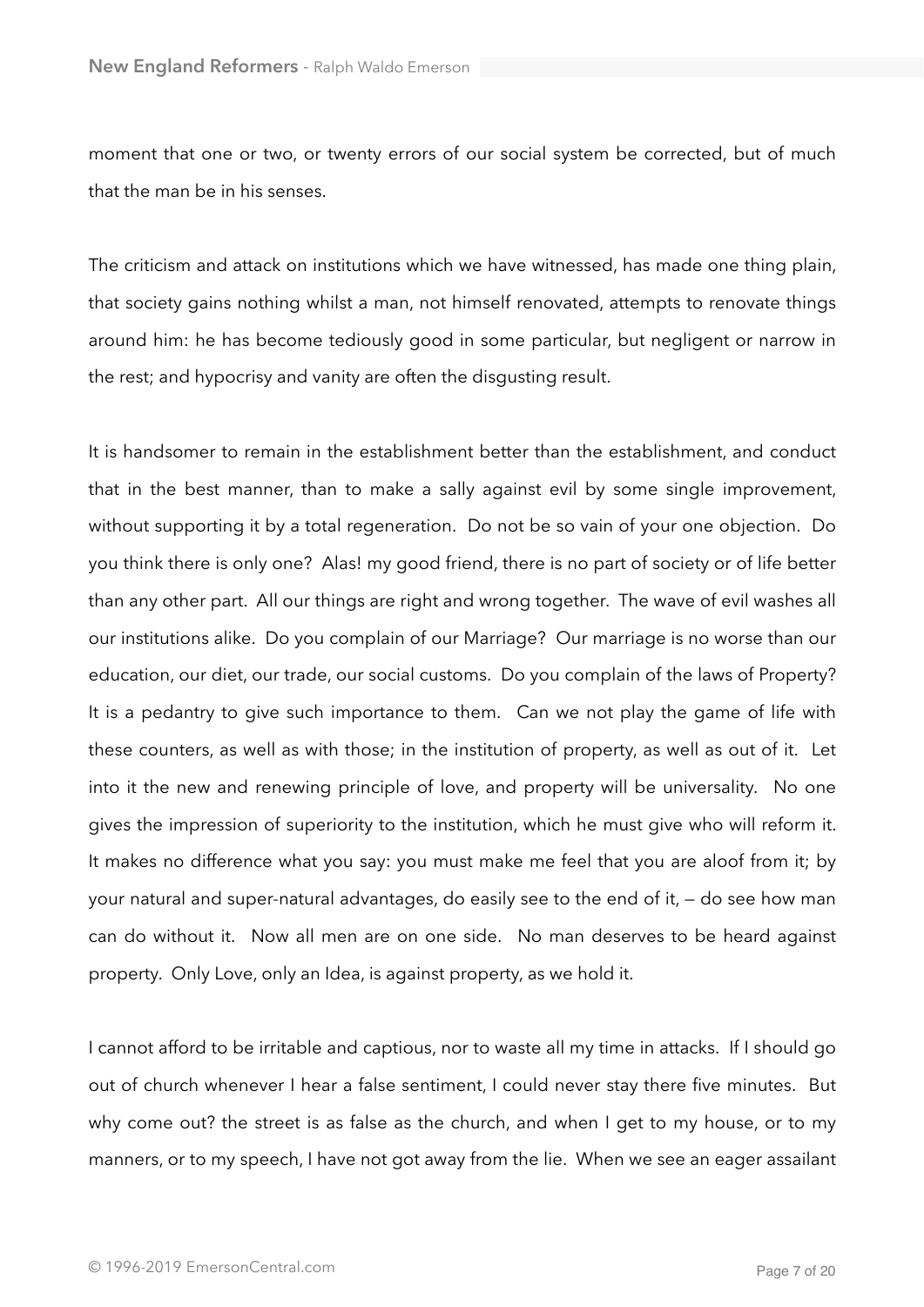of one of these wrongs, a special reformer, we feel like asking him, What right have you, sir, to your one virtue? Is virtue piecemeal? This is a jewel amidst the rags of a beggar.

In another way the right will be vindicated. In the midst of abuses, in the heart of cities, in the aisles of false churches, alike in one place and in another, — wherever, namely, a just and heroic soul finds itself, there it will do what is next at hand, and by the new quality of character it shall put forth, it shall abrogate that old condition, law or school in which it stands, before the law of its own mind.

If partiality was one fault of the movement party, the other defect was their reliance on Association. Doubts such as those I have intimated, drove many good persons to agitate the questions of social reform. But the revolt against the spirit of commerce, the spirit of aristocracy, and the inveterate abuses of cities, did not appear possible to individuals; and to do battle against numbers, they armed themselves with numbers, and against concert, they relied on new concert.

Following, or advancing beyond the ideas of St. Simon, of Fourier, and of Owen, three communities have already been formed in Massachusetts on kindred plans, and many more in the country at large. They aim to give every member a share in the manual labor, to give an equal reward to labor and to talent, and to unite a liberal culture with an education to labor. The scheme offers, by the economies of associated labor and expense, to make every member rich, on the same amount of property, that, in separate families, would leave every member poor. These new associations are composed of men and women of superior talents and sentiments: yet it may easily be questioned, whether such a community will draw, except in its beginnings, the able and the good; whether those who have energy, will not prefer their chance of superiority and power in the world, to the humble certainties of the association; whether such a retreat does not promise to become an assylum to those who have tried and failed, rather than a field to the strong; and whether the members will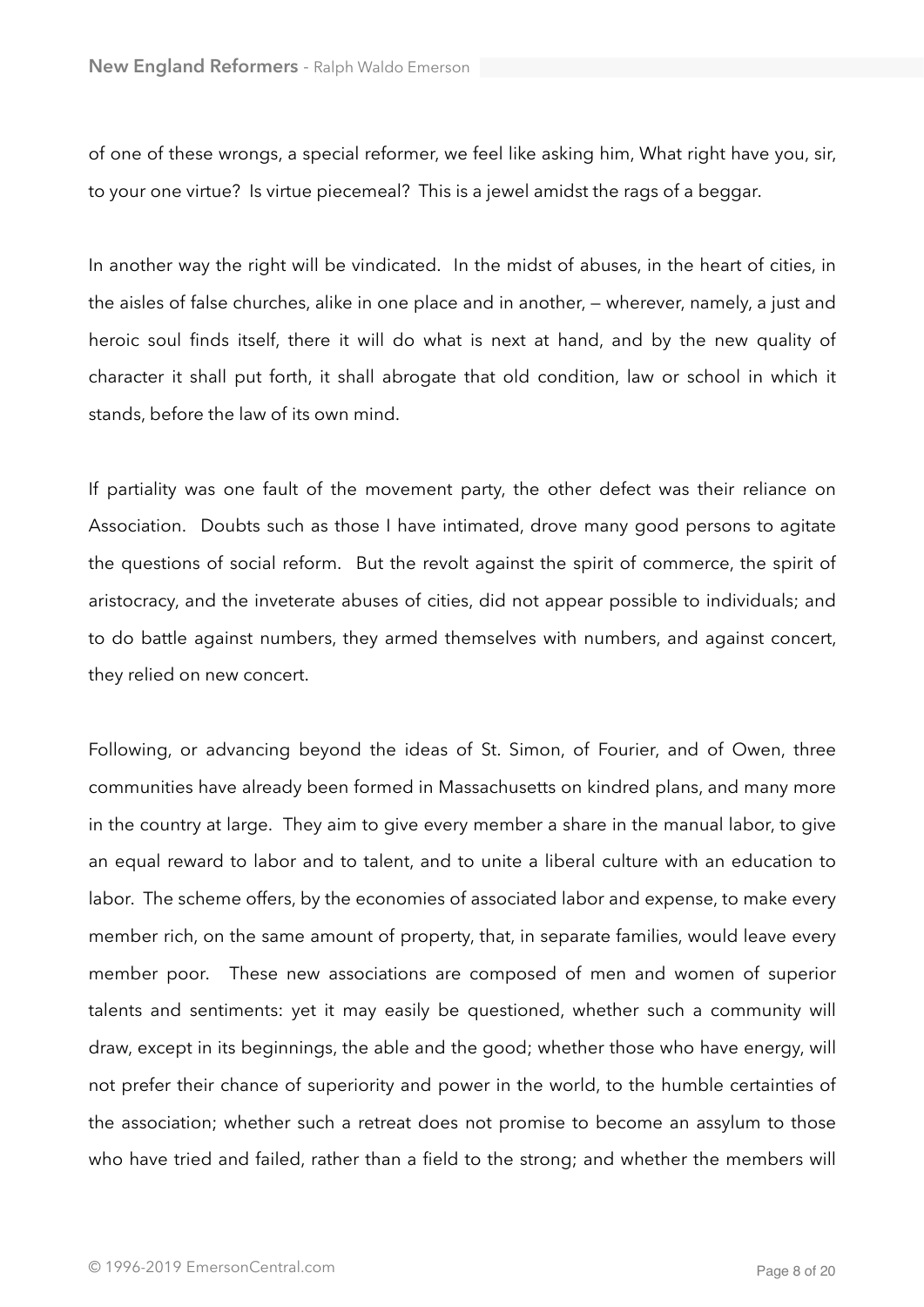not necessarily be fractions of men, because each finds that he cannot enter it, without some compromise. Friendship and association are very fine things, and a grand phalanx of the best of the human race, banded for some catholic object: yes, excellent; but remember that no society can ever be so large as one man. He in his friendship, in his natural and momentary associations, doubles or multiplies himself; but in the hour in which he mortgages himself to two or ten or twenty, he dwarfs himself below the stature of one.

But the men of less faith could not thus believe, and to such, concert appears the sole specific of strength. I have failed, and you have failed, but perhaps together we shall not fail. Our housekeeping is not satisfactory to us, but perhaps a phalanx, a community, might be. Many of us have differed in opinion, and we could find no man who could make the truth plain, but possibly a college, or an ecclesiastical council might. I have not been able either to persuade my brother or to prevail on myself, to disuse the traffic or the potation of brandy, but perhaps a pledge of total abstinence might effectually restrain us. The candidate my party votes for is not to be trusted with a dollar, but he will be honest in the Senate, for we can bring public opinion to bear on him. Thus concert was the specific in all cases. But concert is neither better nor worse, neither more nor less potent than individual force. All the men in the world cannot make a statue walk and speak, cannot make a drop of blood, or a blade of grass, any more than one man can. But let there be one man, let there be truth in two men, in ten men, then is concert for the first time possible, because the force which moves the world is a new quality, and can never be furnished by adding whatever quantities of a different kind. What is the use of the concert of the false and the disunited? There can be no concert in two, where there is no concert in one. When the individual is not individual but is dual; when his thoughts look one way, and his actions another; when his faith is traversed by his habits; when his will, enlightened by reason, is warped by his sense; when with one hand he rows, and with the other backs water, what concert can be?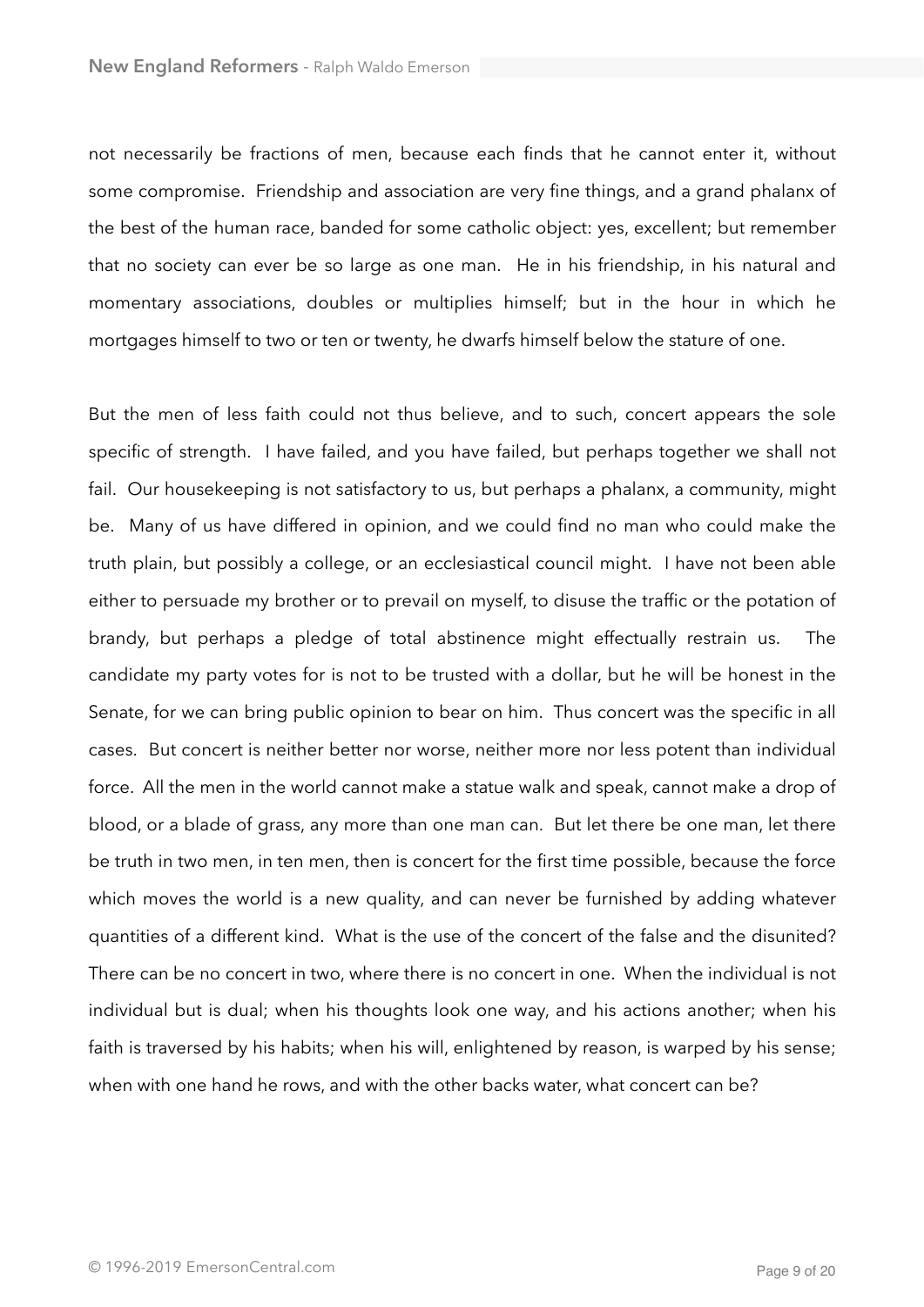I do not wonder at the interest these projects inspire. The world is awaking to the idea of union, and these experiments show what it is thinking of. It is and will be magic. Men will live and communicate, and plough, and reap, and govern, as by added ethereal power, when once they are united; as in a celebrated experiment, by expiration and respiration exactly together, four persons lift a heavy man from the ground by the little finger only, and without sense of weight. But this union must be inward, and not one of covenants, and is to be reached by a reverse of the methods they use. The union is only perfect, when all the uniters are isolated. It is the union of friends who live in different streets or towns. Each man, if he attempts to join himself to others, is on all sides cramped and diminished of his proportion; and the stricter the union, the smaller and the more pitiful he is. But leave him alone, to recognize in every hour and place the secret soul, he will go up and down doing the works of a true member, and, to the astonishment of all, the work will be done with concert, though no man spoke. Government will be adamantine without any governor. The union must be ideal in actual individualism.

I pass to the indication in some particulars of that faith in man, which the heart is preaching to us in these days, and which engages the more regard, from the consideration, that the speculations of one generation are the history of the next following.

In alluding just now to our system of education, I spoke of the deadness of its details. But it is open to graver criticism than the palsy of its members: it is a system of despair. The disease with which the human mind now labors, is want of faith. Men do not believe in a power of education. We do not think we can speak to divine sentiments in man, and we do not try. We renounce all high aims. We believe that the defects of so many perverse and so many frivolous people, who make up society, are organic, and society is a hospital of incurables. A man of good sense but of little faith, whose compassion seemed to lead him to church as often as he went there, said to me; "that he liked to have concerts, and fairs, and churches, and other public amusements go on." I am afraid the remark is too honest,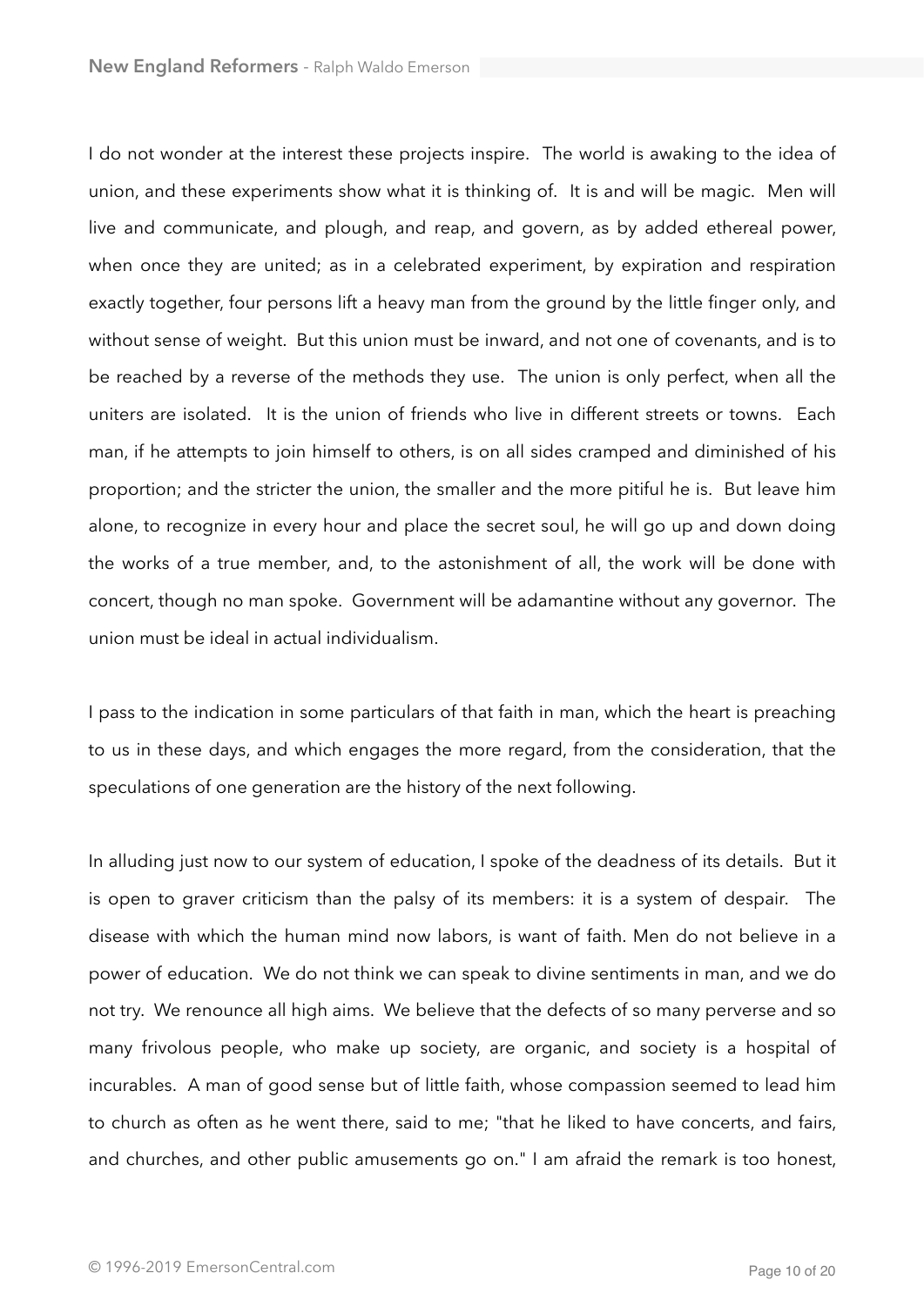and comes from the same origin as the maxim of the tyrant, "If you would rule the world quietly, you must keep it amused." I notice too, that the ground on which eminent public servants urge the claims of popular education is fear: 'This country is filling up with thousands and millions of voters, and you must educate them to keep them from our throats.' We do not believe that any education, any system of philosophy, any influence of genius, will ever give depth of insight to a superficial mind. Having settled ourselves into this infidelity, our skill is expended to procure alleviations, diversion, opiates. We adorn the victim with manual skill, his tongue with languages, his body with inoffensive and comely manners. So have we cunningly hid the tragedy of limitation and inner death we cannot avert. Is it strange that society should be devoured by a secret melancholy, which breaks through all its smiles, and all its gayety and games?

But even one step farther our infidelity has gone. It appears that some doubt is felt by good and wise men, whether really the happiness and probity of men is increased by the culture of the mind in those disciplines to which we give the name of education. Unhappily, too, the doubt comes from scholars, from persons who have tried these methods. In their experience, the scholar was not raised by the sacred thoughts amongst which he dwelt, but used them to selfish ends. He was a profane person, and became a showman, turning his gifts to a marketable use, and not to his own sustenance and growth. It was found that the intellect could be independently developed, that is, in separation from the man, as any single organ can be invigorated, and the result was monstrous. A canine appetite for knowledge was generated, which must still be fed, but was never satisfied, and this knowledge not being directed on action, never took the character of substantial, humane truth, blessing those whom it entered. It gave the scholar certain powers of expression, the power of speech, the power of poetry, of literary art, but it did not bring him to peace, or to beneficence.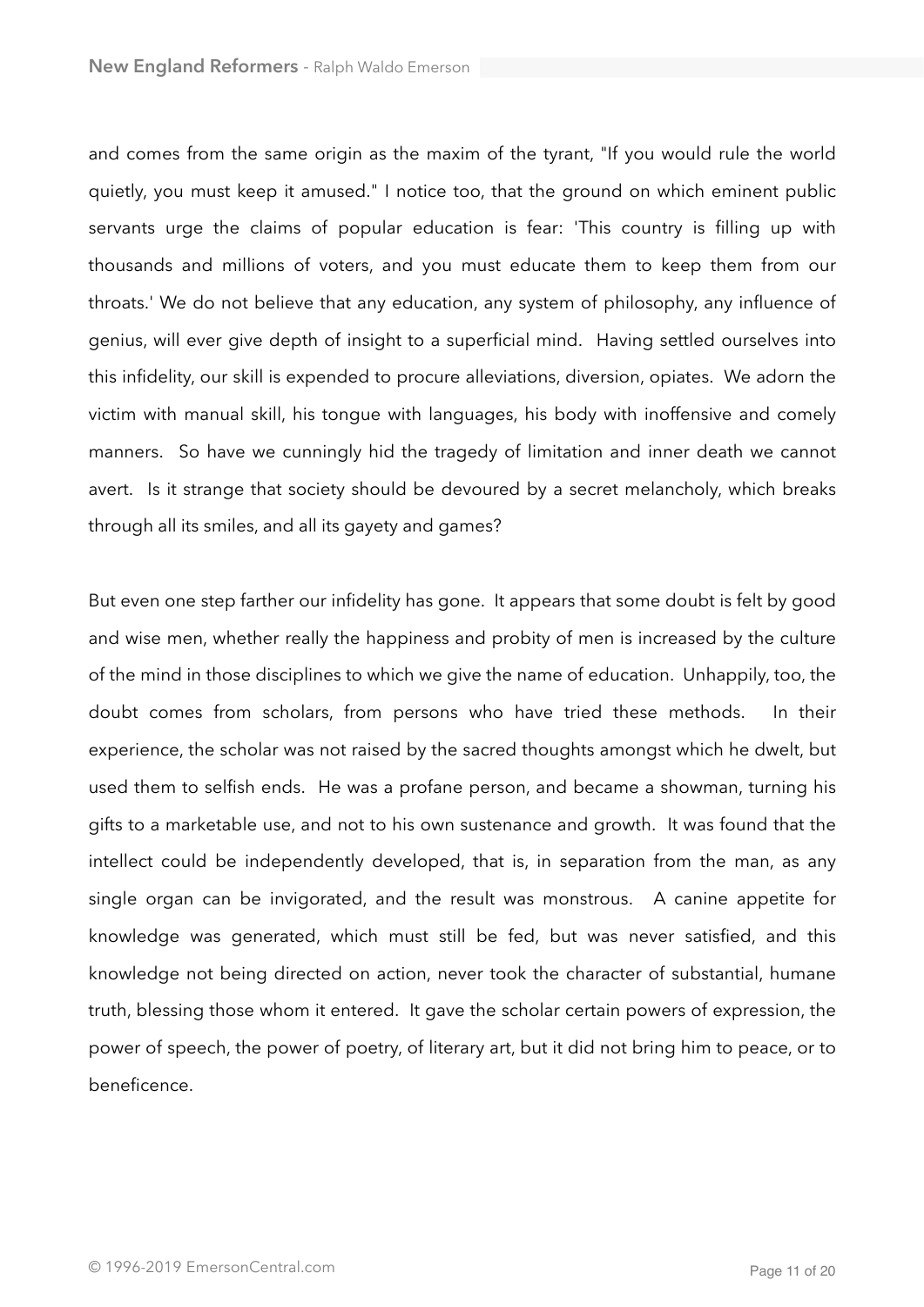When the literary class betray a destitution of faith, it is not strange that society should be disheartened and sensualized by unbelief. What remedy? Life must be lived on a higher plane. We must go up to a higher platform, to which we are always invited to ascend; there, the whole aspect of things changes. I resist the skepticism of our education, and of our educated men. I do not believe that the differences of opinion and character in men are organic. I do not recognize, beside the class of the good and the wise, a permanent class of skeptics, or a class of conservatives, or of malignants, or of materialists. I do not believe in two classes. You remember the story of the poor woman who importuned King Philip of Macedon to grant her justice, which Philip refused: the woman exclaimed, "I appeal": the king, astonished, asked to whom she appealed: the woman replied, "from Philip drunk to Philip sober." The text will suit me very well. I believe not in two classes of men, but in man in two moods, in Philip drunk and Philip sober. I think, according to the good-hearted word of Plato, "Unwillingly the soul is deprived of truth." Iron conservative, miser, or thief, no man is, but by a supposed necessity, which he tolerates by shortness or torpidity of sight. The soul lets no man go without some visitations and holy-days of a diviner presence. It would be easy to show, by a narrow scanning of any man's biography, that we are not so wedded to our paltry performances of every kind, but that every man has at intervals the grace to scorn his performances, in comparing them with his belief of what he should do, that he puts himself on the side of his enemies, listening gladly to what they say of him, and accusing himself of the same things.

What is it men love in Genius, but its infinite hope, which degrades all it has done? Genius counts all its miracles poor and short. Its own idea it never executed. The Iliad, the Hamlet, the Doric column, the Roman arch, the Gothic minster, the German anthem, when they are ended, the master casts behind him. How sinks the song in the waves of melody which the universe pours over his soul! Before that gracious Infinite, out of which he drew these few strokes, how mean they look, though the praises of the world attend them. From the triumphs of his art, he turns with desire to this greater defeat. Let those admire who will.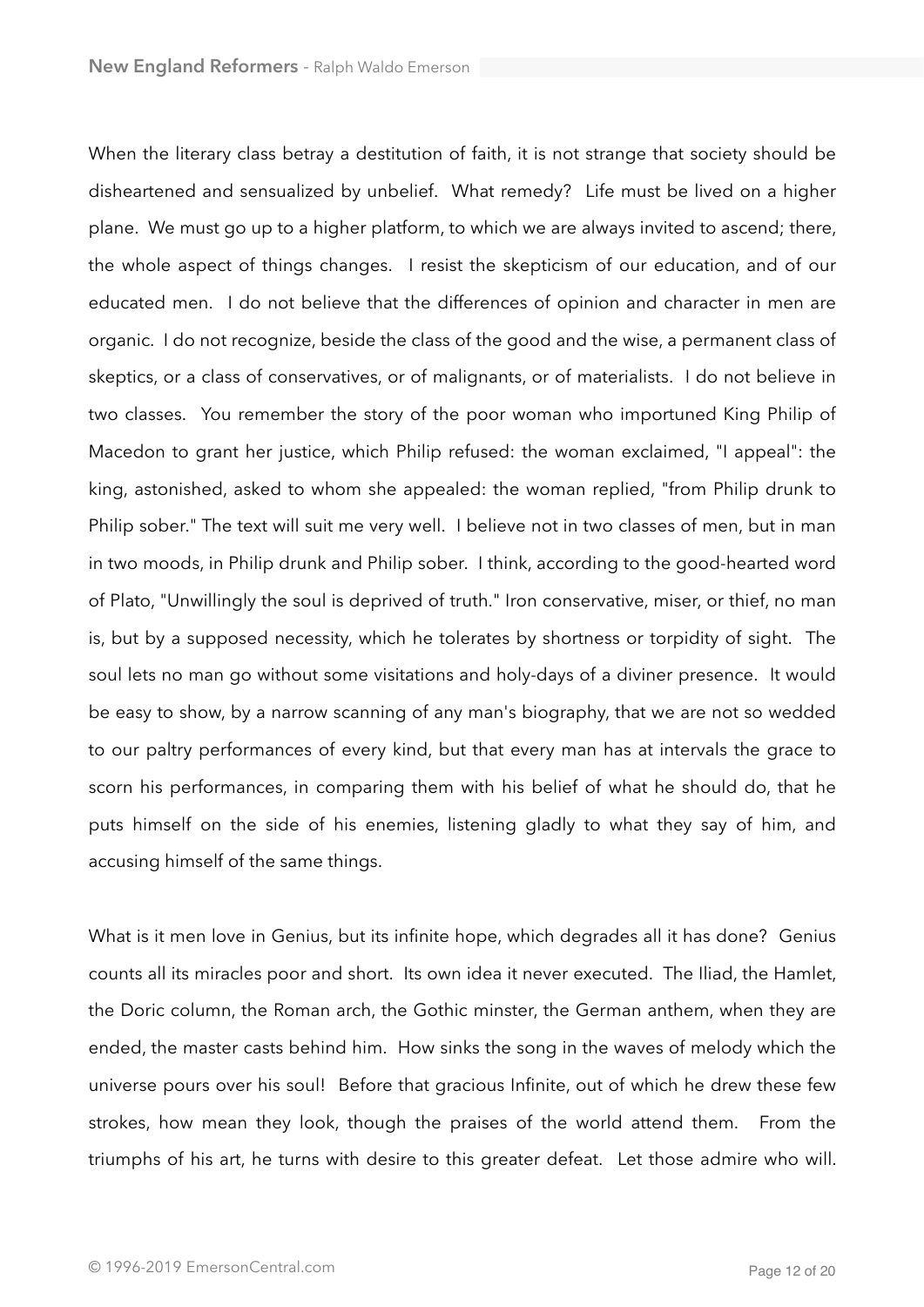With silent joy he sees himself to be capable of a beauty that eclipses all which his hands have done, all which human hands have ever done.

Well, we are all the children of genius, the children of virtue,  $-$  and feel their inspirations in our happier hours. Is not every man sometimes a radical in politics? Men are conservatives when they are least vigorous, or when they are most luxurious. They are conservatives after dinner, or before taking their rest; when they are sick, or aged: in the morning, or when their intellect or their conscience have been aroused, when they hear music, or when they read poetry, they are radicals. In the circle of the rankest tories that could be collected in England, Old or New, let a powerful and stimulating intellect, a man of great heart and mind, act on them, and very quickly these frozen conservators will yield to the friendly influence, these hopeless will begin to hope, these haters will begin to love, these immovable statues will begin to spin and revolve. I cannot help recalling the fine anecdote which Warton relates of Bishop Berkeley, when he was preparing to leave England, with his plan of planting the gospel among the American savages. "Lord Bathurst told me, that the members of the Scriblerus club, being met at his house at dinner, they agreed to rally Berkeley, who was also his guest, on his scheme at Bermudas. Berkeley, having listened to the many lively things they had to say, begged to be heard in his turn, and displayed his plan with such an astonishing and animating force of eloquence and enthusiasm, that they were struck dumb, and, after some pause, rose up all together with earnestness, exclaiming, 'Let us set out with him immediately.'" Men in all ways are better than they seem. They like flattery for the moment, but they know the truth for their own. It is a foolish cowardice which keeps us from trusting them, and speaking to them rude truth. They resent your honesty for an instant, they will thank you for it always. What is it we heartily wish of each other? Is it to be pleased and flattered? No, but to be convicted and exposed, to be shamed out of our nonsense of all kinds, and made men of, instead of ghosts and phantoms. We are weary of gliding ghostlike through the world, which is itself so slight and unreal. We crave a sense of reality, though it come in strokes of pain. I explain so, — by this manlike love of truth, — those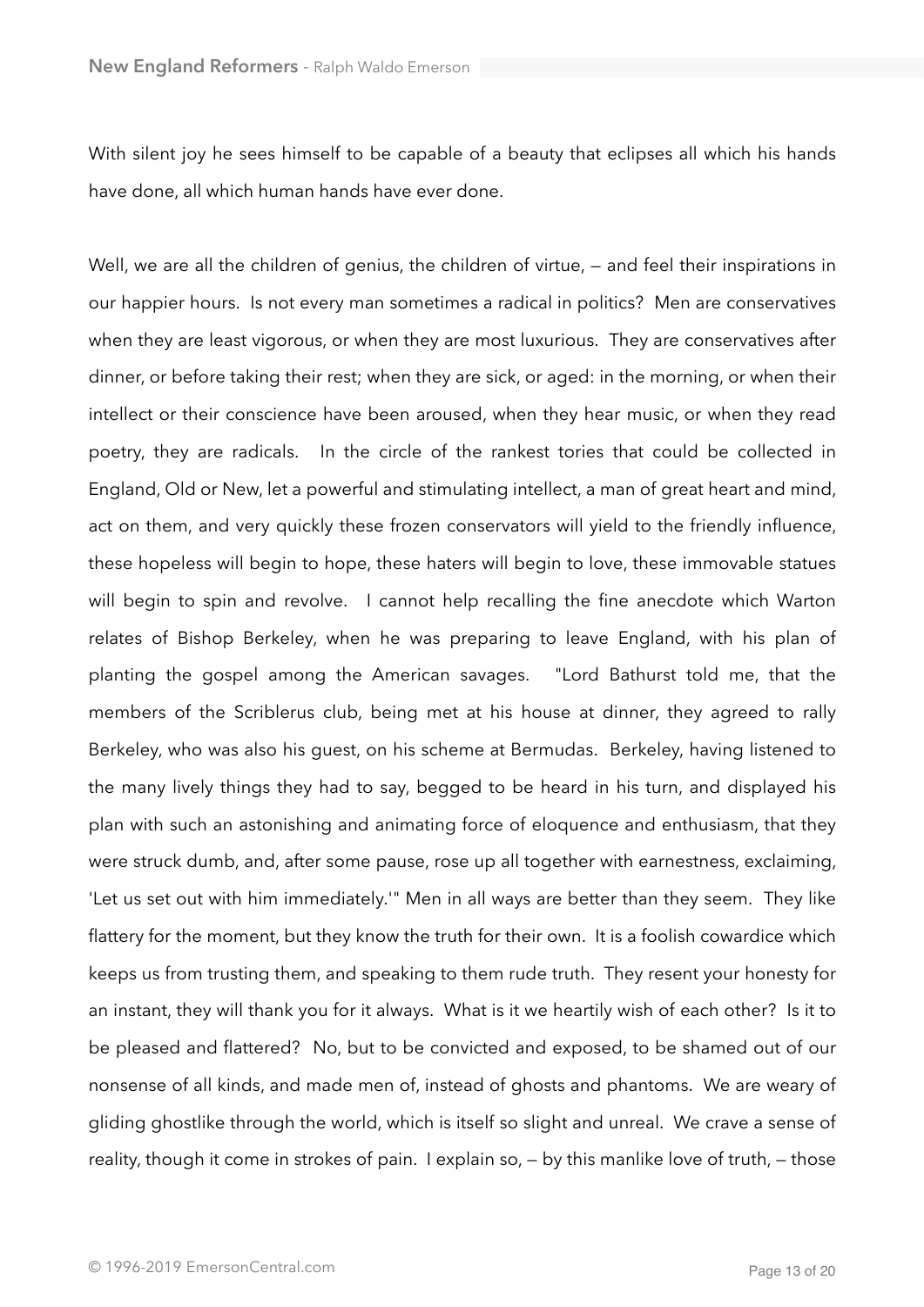excesses and errors into which souls of great vigor, but not equal insight, often fall. They feel the poverty at the bottom of all the seeming affluence of the world. They know the speed with which they come straight through the thin masquerade, and conceive a disgust at the indigence of nature: Rousseau, Mirabeau, Charles Fox, Napoleon, Byron, — and I could easily add names nearer home, of raging riders, who drive their steeds so hard, in the violence of living to forget its illusion: they would know the worst, and tread the floors of hell. The heroes of ancient and modern fame, Cimon, Themistocles, Alcibiades, Alexander, Cæsar, have treated life and fortune as a game to be well and skillfully played, but the stake not to be so valued, but that any time, it could be held as a trifle light as air, and thrown up. Cæsar, just before the battle of Pharsalia, discourses with the Egyptian priest, concerning the fountains of the Nile, and offers to quit the army, the empire, and Cleopatra, if he will show him those mysterious sources.

The same magnanimity shows itself in our social relations, in the preference, namely, which each man gives to the society of superiors over that of his equals. All that a man has, will he give for right relations with his mates. All that he has, will he give for an erect demeanor in every company and on each occasion. He aims at such things as his neighbors prize, and gives his days and nights, his talents and his heart, to strike a good stroke, to acquit himself in all men's sight as a man. The consideration of an eminent citizen, of a noted merchant, of a man of mark in his profession; naval and military honor, a general's commission, a marshal's baton, a ducal coronet, the laurel of poets, and, anyhow procured, the acknowledgment of eminent merit, have this lustre for each candidate, that they enable him to walk erect and unashamed, in the presence of some persons, before whom he felt himself inferior. Having raised himself to this rank, having established his equality with class after class, of those with whom he would live well, he still finds certain others, before whom he cannot possess himself, because they have somewhat fairer, somewhat grander, somewhat purer, which extorts homage of him. Is his ambition pure? then, will his laurels and his possessions seem worthless: instead of avoiding these men who make his fine gold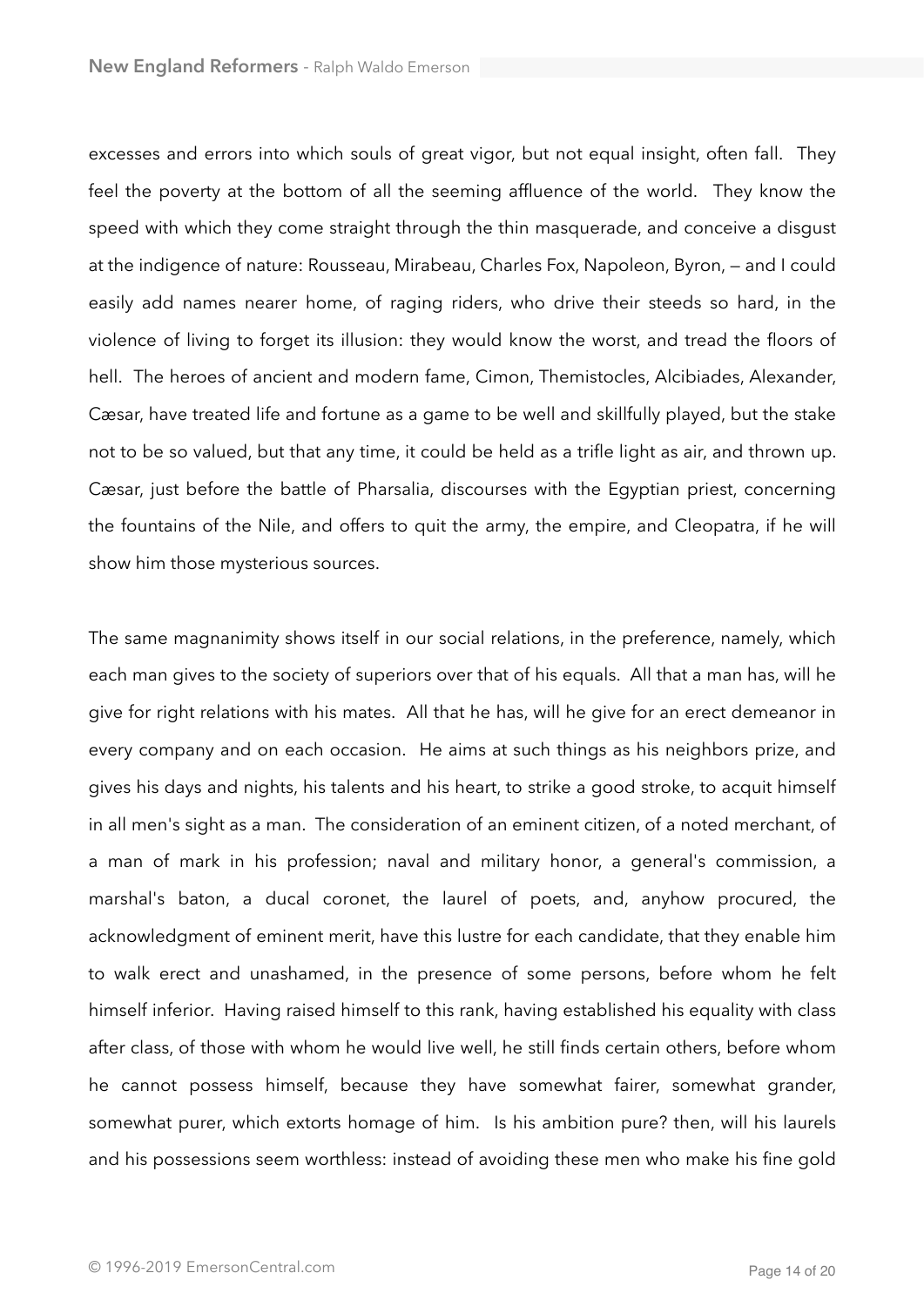dim, he will cast all behind him, and seek their society only, woo and embrace this his humiliation and mortification, until he shall know why his eye sinks, his voice is husky, and his brilliant talents are paralyzed in this presence. He is sure that the soul which gives the lie to all things, will tell none. His constitution will not mislead him. If it cannot carry itself as it ought, high and unmatchable in the presence of any man, if the secret oracles whose whisper makes the sweetness and dignity of his life, do here withdraw and accompany, him no longer, it is time to undervalue what he has valued, to dispossess himself of what he has acquired, and with Cæsar to take in his hand the army, the empire, and Cleopatra, and say, 'All these will I relinquish, if you will show me the fountains of the Nile.' Dear to us are those who love us, the swift moments we spend with them are a compensation for a great deal of misery they enlarge our life; — but dearer are those who reject us as unworthy, for they add another life: they build a heaven before us, whereof we had not dreamed, and thereby supply to us new powers out of the recesses of the spirit, and urge us to new and unattempted performances.

As every man at heart wishes the best and not inferior society, wishes to be convicted of his error, and to come to himself, so he wishes that the same healing should not stop in his thought, but should penetrate his will or active power. The selfish man suffers more from his selfishness, than he from whom that selfishness withholds some important benefit. What he most wishes is to be lifted to some higher platform, that he may see beyond his present fear the transalpine good, so that his fear, his coldness, his custom may be broken up like fragments of ice, melted and carried away in the great stream of good will. Do you ask my aid? I also wish to be a benefactor. I wish more to be a benefactor and servant, than you wish to be served by me, and surely the greatest good fortune that could befall me, is precisely to be so moved by you that I should say, 'Take me and all nine, and use me and mine freely to your ends'! for, I could not say it, otherwise than because a great enlargement had come to my heart and mind, which made me superior to my fortunes. Here we are paralyzed with fear; we hold on to our little properties, house and land, office and money,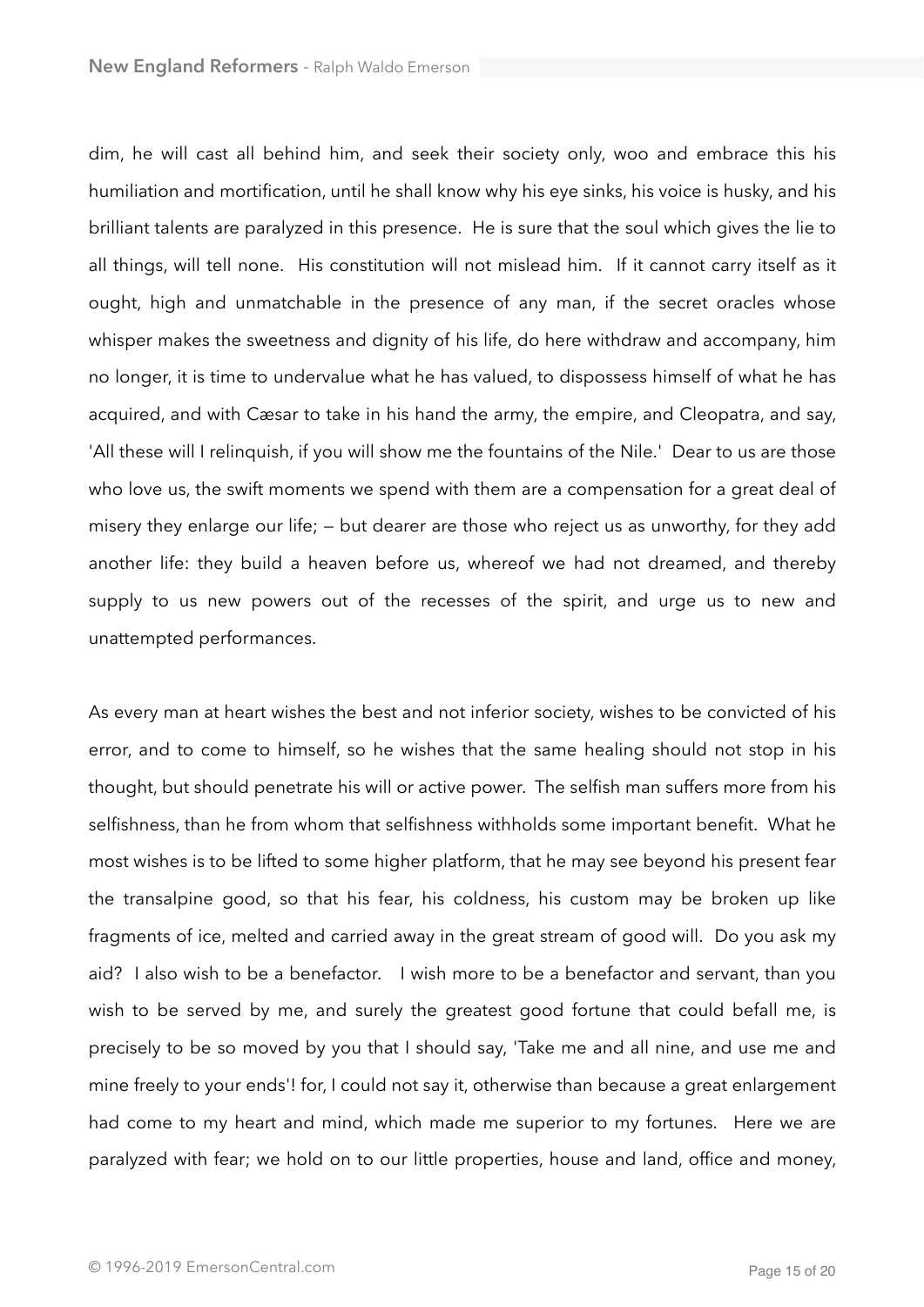for the bread which they have in our experience yielded us, although we confess, that our being does not flow through them. We desire to be made great, we desire to be touched with that fire which shall command this ice to stream, and make our existence a benefit. If therefore we start objections to your project, O friend of the slave, or friend of the poor, or of the race, understand well, that it is because we wish to drive you to drive us into your measures. We wish to hear ourselves confuted. We are haunted with a belief that you have a secret, which it would highliest advantage us to learn, and we would force you to impart it to us, though it should bring us to prison, or to worse extremity.

Nothing shall warp me from the belief, that every man is a lover of truth. There is no pure lie, no pure malignity in nature. The entertainment of the proposition of depravity is the last profligacy and profanation. There is no skepticism, no atheism but that. Could it be received into common belief, suicide would unpeople the planet. It has had a name to live in some dogmatic theology, but each man's innocence and his real liking of his neighbor, have kept it a dead letter. I remember standing at the polls one day, when the anger of the political contest gave a certain grimness to the faces of the independent electors, and a good man at my side looking on the people, remarked, "I am satisfied that the largest part of these men, on either side, mean to vote right." I suppose, considerate observers looking at the masses of men, in their blameless, and in their equivocal actions, will assent, that in spite of selfishness and frivolity, the general purpose in the great number of persons is fidelity. The reason why any one refuses his assent to your opinion, or his aid to your benevolent design, is in you: he refuses to accept you as a bringer of truth, because, though you think you have it, he feels that you have it not. You have not given him the authentic sign.

If it were worth while to run into details this general doctrine of the latent but ever soliciting Spirit, it would be easy to adduce illustration in particulars of a man's equality to the church, of his equality to the state, and of his equality to every other man. It is yet in all men's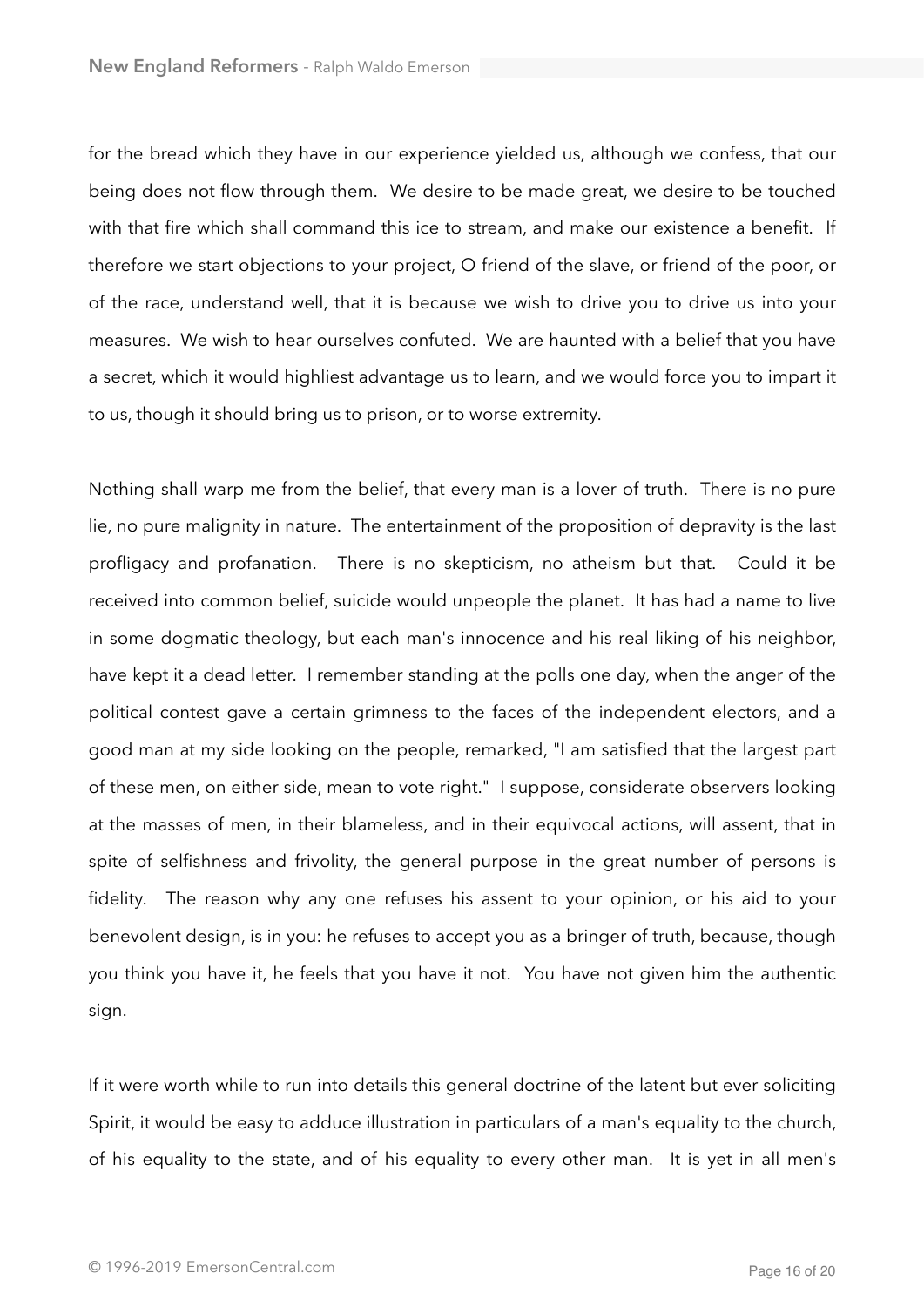memory, that, a few years ago, the liberal churches complained, that the Calvinistic church denied to them the name of Christian. I think the complaint was confession: a religious church would not complain. A religious man like Behmen, Fox, or Swedenborg, is not irritated by wanting the sanction of the church, but the church feels the accusation of his presence and belief.

It only needs, that a just man should walk in our streets, to make it appear how pitiful and inartificial a contrivance is our legislation. The man whose part is taken, and who does not wait for society in anything, has a power which society cannot choose but feel. The familiar experiment, called the hydrostatic paradox, in which a capillary column of water balances the ocean, is a symbol of the relation of one man to the whole family of men. The wise Dandini, on hearing the lives of Socrates, Pythagoras, and Diogenes read, "judged them to be great men every way, excepting, that they were too much subjected to the reverence of the laws, which to second and authorize, true virtue must abate very, much of its original vigor."

And as a man is equal to the church, and equal to the state, so he is equal to every other man. The disparities of power in men are superficial; and all frank and searching conversation, in which a man lays himself open to his brother, apprizes each of their radical unity. When two persons sit and converse in a thoroughly good understanding, the remark is sure to be made, See how we have disputed about words! Let a clear, apprehensive mind, such as every man knows among his friends, converse with the most commanding poetic genius, I think, it would appear that there was no inequality such as men fancy between them; that a perfect understanding, a like receiving, a like perceiving, abolished differences, and the poet would confess, that his creative imagination gave him no deep advantage, but only the superficial one, that he could express himself, and the other could not; that his advantage was a knack, which might impose on indolent men, but could not impose on lovers of truth; for they know the tax of talent, or, what a price of greatness the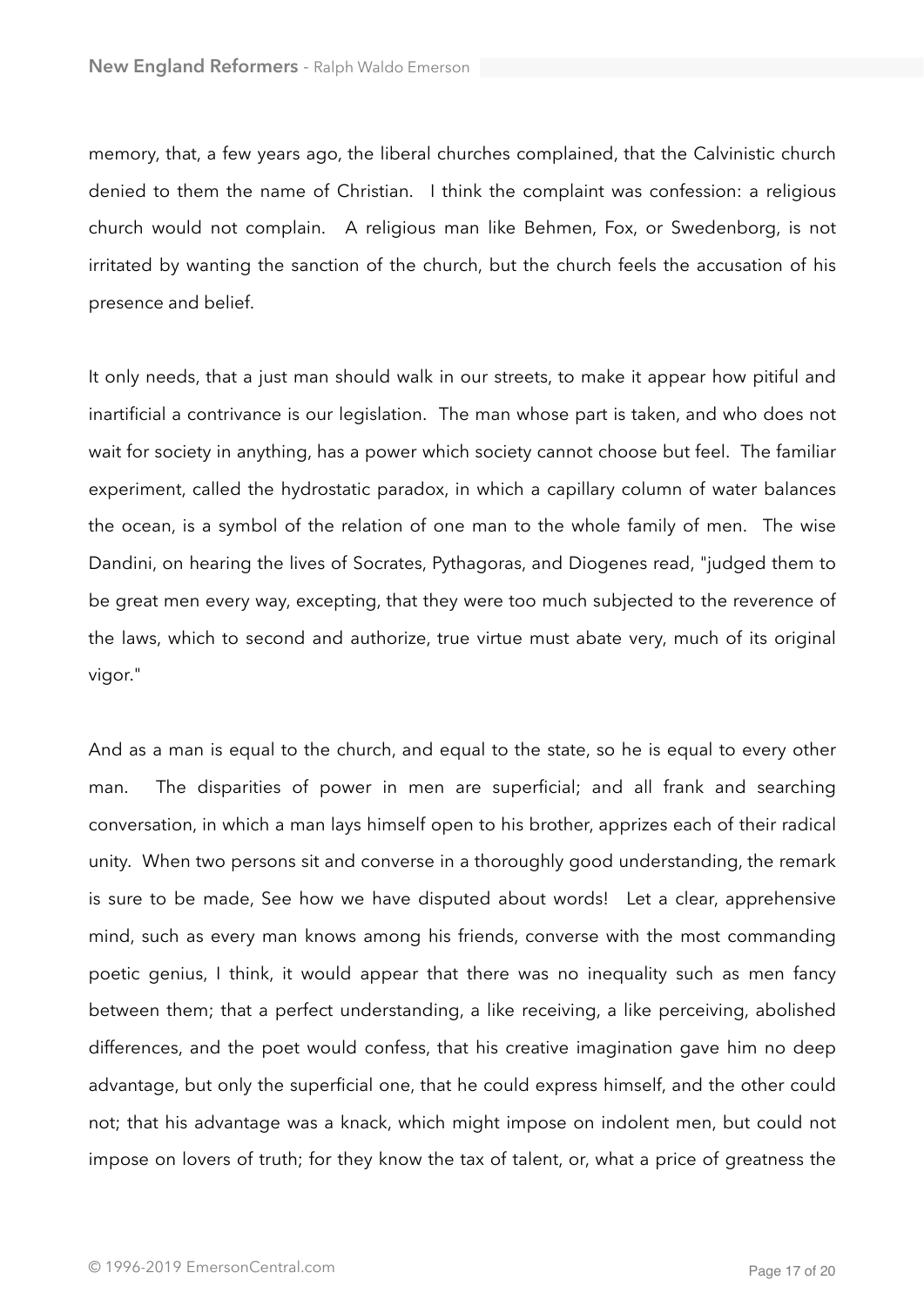power of expression too often pays. I believe it is the conviction of the purest men, that the net amount of man and man does not much vary. Each is incomparably superior to his companion in some faculty. His want of skill in other directions, has added to his fitness for his own work. Each seems to have some compensation yielded to him by his infirmity, and every hindrance operates as a concentration of his force.

These and the like experiences intimate, that man stands in strict connexion with a higher fact never yet manifested. There is power over and behind us, and we are the channels of its communications. We seek to say thus and so, and over our head some spirit sits, which contradicts what we say. We would persuade our fellow to this or that; another self within our eyes dissuades him. That which we keep back, this reveals. In vain we compose our faces and our words; it holds uncontrollable communication with the enemy, and he answers civilly to us, but believes the spirit. We exclaim, 'There's a traitor in the house!' but at last it appears that he is the true man, and I am the traitor. This open channel to the highest life is the first and last reality, so subtle, so quiet, yet so tenacious, that although I have never expressed the truth, and although I have never heard the expression of it from any other, I know that the whole truth is here for me. What if I cannot answer your questions? I am not pained that I cannot frame a reply to the question, What is the operation we call Providence? There lies the unspoken thing, present, omnipresent. Every time we converse, we seek to translate it into speech, but whether we hit, or whether we miss, we have the fact. Every discourse is an approximate answer: but it is of small consequence, that we do not get it into verbs and nouns, whilst it abides for contemplation forever.

If the auguries of the prophesying heart shall make themselves good in time, the man who shall be born, whose advent men and events prepare and foreshow, is one who shall enjoy his connexion with a higher life, with the man within man; shall destroy distrust by his trust, shall use his native but forgotten methods, shall not take counsel of flesh and blood, but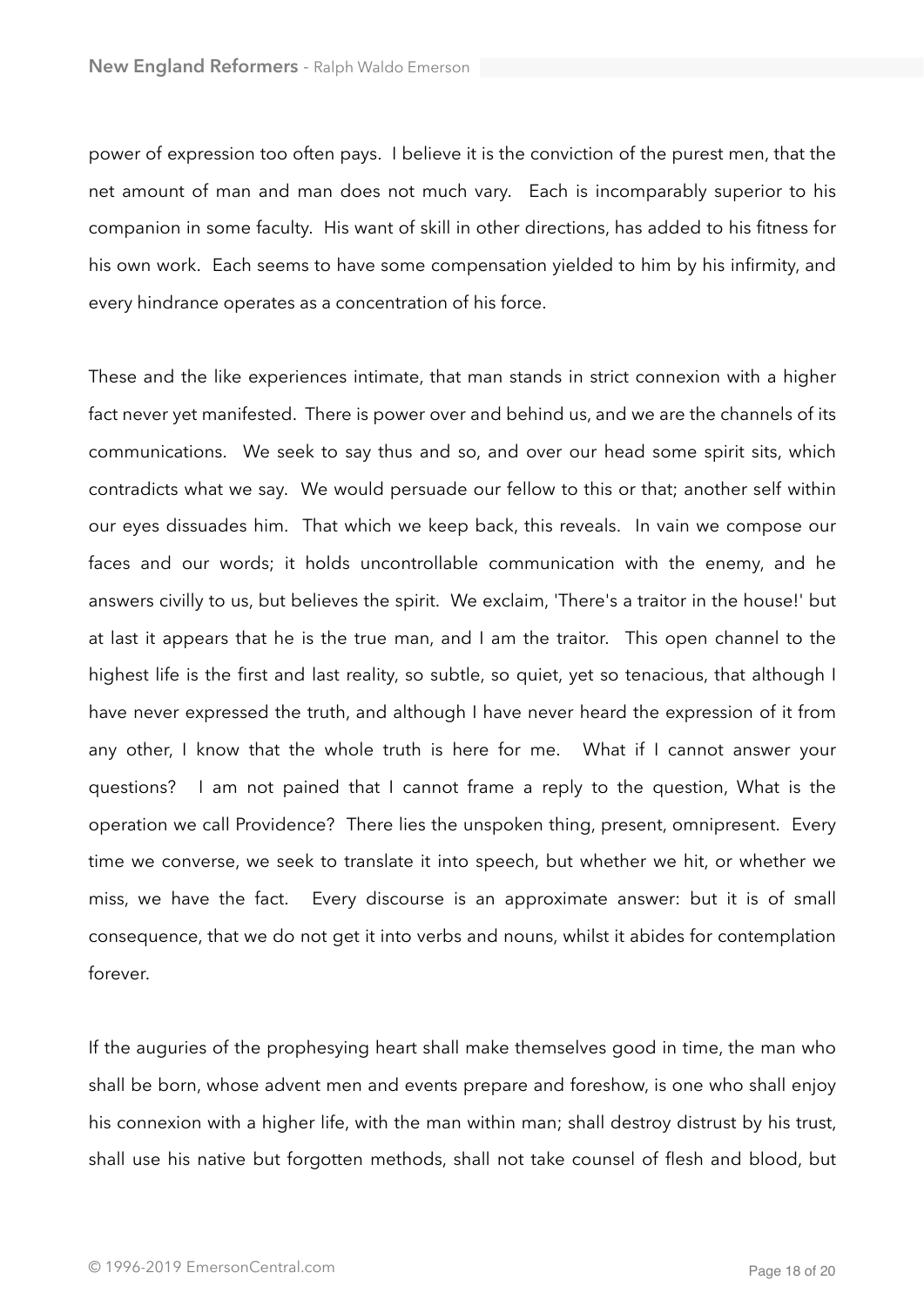shall rely on the Law alive and beautiful, which works over our heads and under our feet. Pitiless, it avails itself of our success, when we obey it, and of our ruin, when we contravene it. Men are all secret believers in it, else, the word justice would have no meaning: they believe that the best is the true; that right is done at last; or chaos would come. It rewards actions after their nature, and not after the design of the agent. 'Work,' it saith to man, 'in every hour, paid or unpaid, see only that thou work, and thou canst not escape the reward: whether thy work be fine or coarse, planting corn, or writing epics, so only it be honest work, done to thine own approbation, it shall earn a reward to the senses as well as to the thought: no matter, how often defeated, you are born to victory. The reward of a thing well done, is to have done it.'

As soon as a man is wonted to look beyond surfaces, and to see how this high will prevails without an exception or an interval, he settles himself into serenity. He can already rely on the laws of gravity, that every stone will fall where it is due; the good globe is faithful, and carries us securely through the celestial spaces, anxious or resigned: we need not interfere to help it on, and he will learn, one day, the mild lesson they teach, that our own orbit is all our task, and we need not assist the administration of the universe. Do not be so impatient to set the town right concerning the unfounded pretensions and the false reputation of certain men of standing. They are laboring harder to set the town right concerning themselves, and will certainly succeed. Suppress for a few days your criticism on the insufficiency of this or that teacher or experimenter, and he will have demonstrated his insufficiency to all men's eyes. In like manner, let a man fall into the divine circuits, and he is enlarged. Obedience to his genius is the only liberating influence. We wish to escape from subjection, and a sense of inferiority, — and we make self-denying ordinances, we drink water, we eat grass, we refuse the laws, we go to jail: it is all in vain; only by obedience to his genius; only by the freest activity in the way constitutional to him, does an angel seem to arise before a man, and lead him by the hand out of all the wards of the prison.